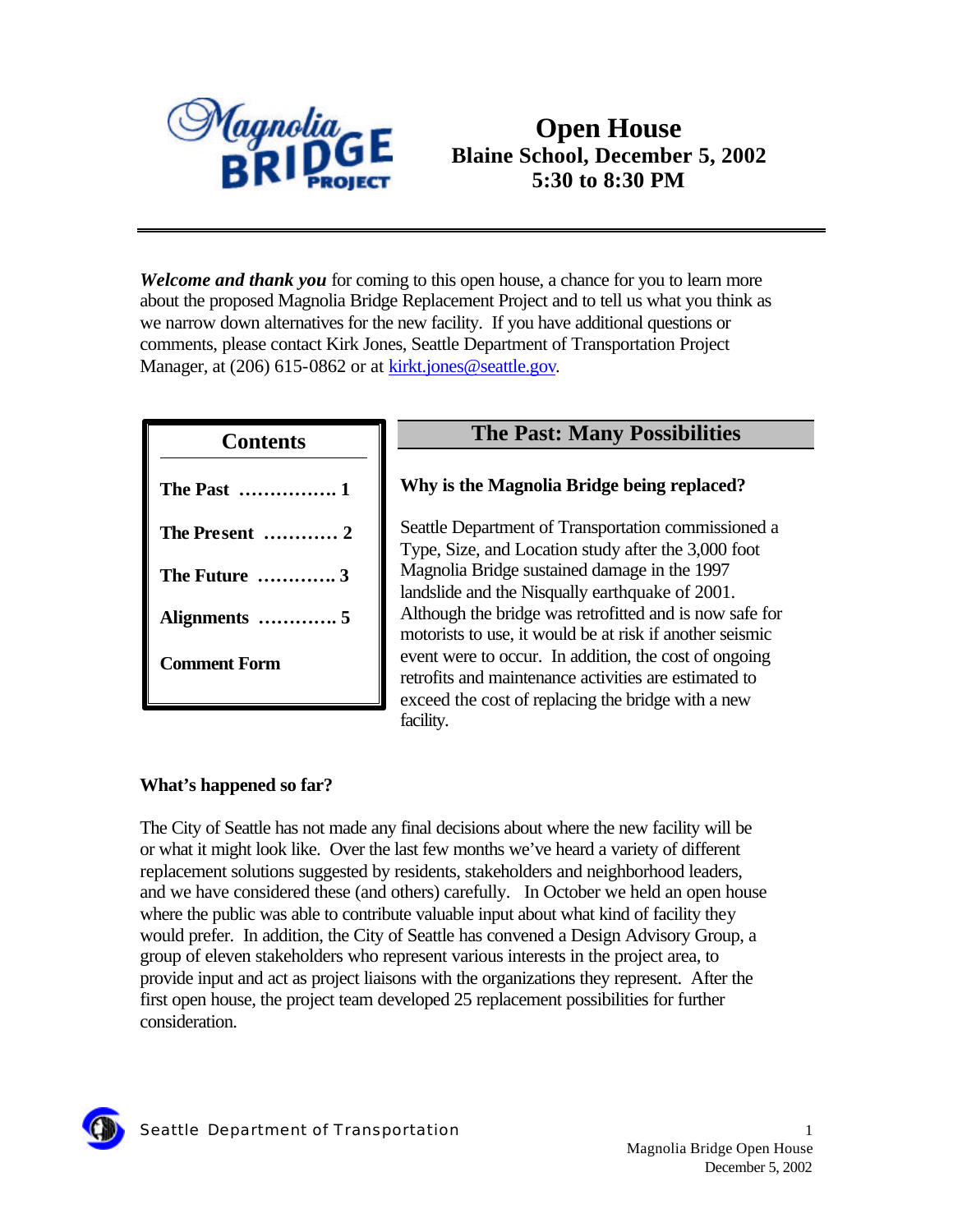### **How is this project being funded?**

Senator Patty Murray secured a \$9 million grant for a Type, Size, and Location Study to evaluate possible replacement alternatives and to ultimately select a preferred alternative. This funding is also intended to cover the cost to design the replacement facility once a preferred alternative is selected. However, this funding will not cover any construction costs. The City of Seattle will begin looking for additional construction funding after the Type, Size, and Location Study is completed and approved.

Replacement of the Magnolia Bridge is a key element of Mayor Greg Nickels' commitment to support neighborhood vitality and to begin tackling the city's transportation problems.

## **The Present: Where Are We Now?**

Using specific evaluation criteria (e.g., environmental, urban design, engineering, cost, and others) the project team has screened the 25 preliminary alternatives. Based on information collected about existing project area conditions, and on suggestions and input provided by the Design Advisory Group and the public, the team identified nine "surviving"

## **Project Team**

The following consultants have been hired by the City of Seattle to complete technical and advisory work on the Magnolia Bridge Project:

- ß HNTB (Prime) Engineering
- ß EnviroIssues Public Involvement
- ß KPFF Engineering
- ß Mirai Associates Transportation
- $\blacksquare$  Shannon & Wilson Geotechnical Analysis
- ß Shapiro Environmental Analysis
- ß Weinstein Copeland Architecture and Urban Design

## **Design Advisory Group**

- ß Ballard Interbay Northend Manufacturing and Industrial Center (BINMIC)
- ß Bicycle Alliance of America
- ß Friday Group
- ß Friends of Queen Anne
- ß Magnolia Community Club
- ß Magnolia and Queen Anne Chambers
- Seattle Popular Monorail Authority
- Port of Seattle
- ß Queen Anne / Magnolia District Council
- ß Seattle Marine Business Coalition
- Uptown Alliance
- ß Washington State Department of Transportation

alternatives. With further analysis, these nine survivors have been prioritized, and several alternatives appear to be rising to the top.

Tonight you have the opportunity to review the nine survivors, and those alignments that the project team is proposing for further review. We welcome your input and questions regarding the three finalists and the decision-making process, so feel free to talk to any member of the project team about specific questions you have. They will help answer your question or direct you to the team member who can.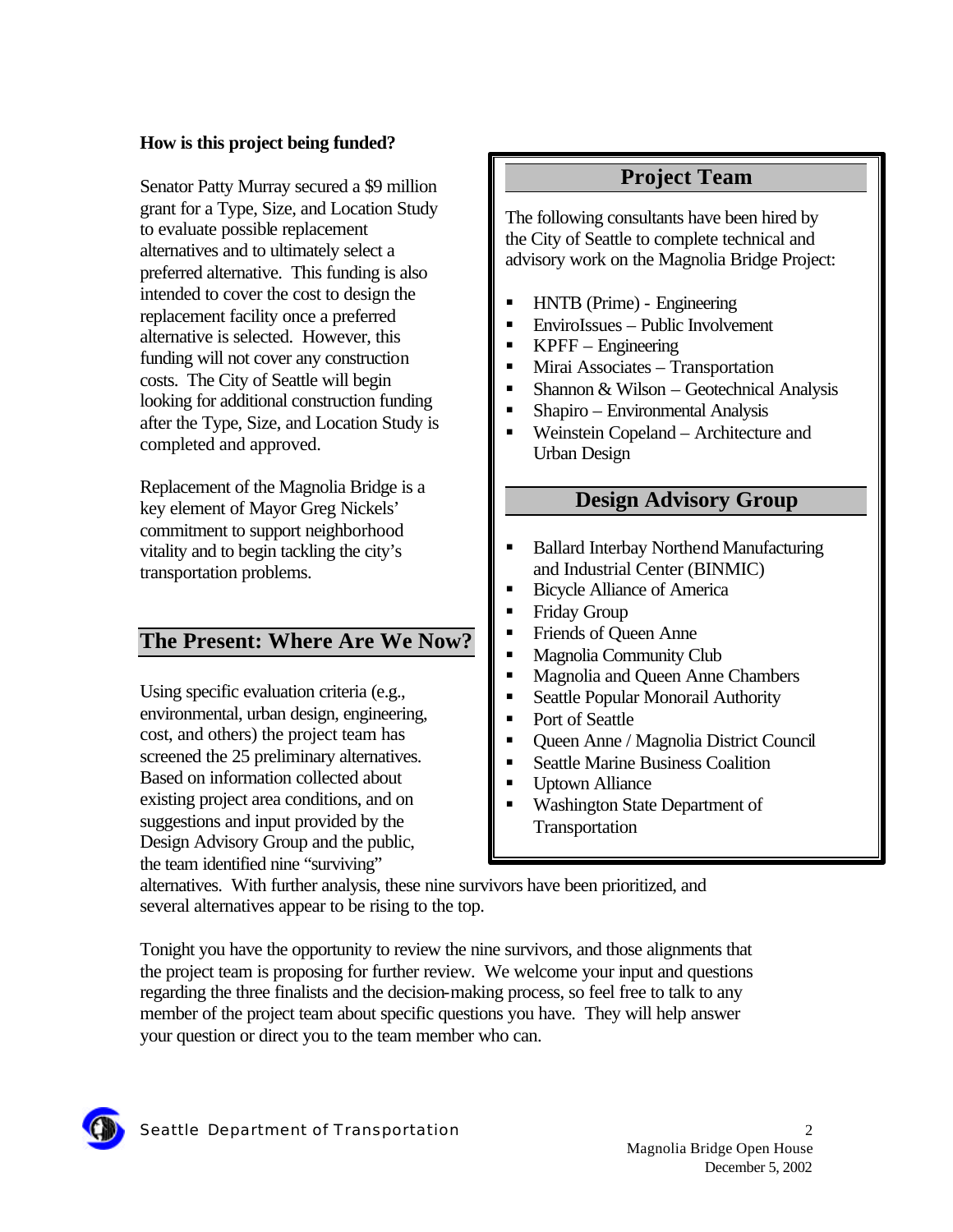## **The Future: Down to One**

### **How long will the project take?**

The Type, Size, and Location Study should be completed by next summer, with a final study projected to be available in July of 2003. The project schedule will depend upon the preferred alternative selected (which will affect the amount of time it could take to, for example, move through the environmental permitting process). If the design and permitting process proceeds smoothly, and funding is received in a timely manner, construction could begin in approximately three years.

### **What's next?**

From the nine alternatives presented tonight, the project team plans to narrow down the field to three alignments for more detailed analysis and evaluation. We are seeking input at this open house from the public, and will also consider input received from the Design Advisory Group, project stakeholders, and through the Magnolia Bridge Project website. Ultimately, the project team will identify a preferred alternative and begin the necessary permitting and design work to meet local, state, and federal regulations.

### **How can you help guide the future of this project and/or learn more about the work that's being done by the project team?**

There are many ways that you can stay informed and involved during this project:

- **Attend future open houses**: We've tentatively scheduled another open house in February 2003 to coincide with the next key project decision point. You are encouraged to provide comments to members of the project team at this event.
- **Fill out and return comment sheets**: A comment sheet is attached at the end of this packet. By completing and returning this comment sheet, your comments, questions, and suggestions will be entered into our project database and considered by the project team.
- **Add your name to our mailing list**: By signing up for our e-mail or regular mailing list, you will automatically receive project updates and information about upcoming open houses and opportunities for public involvement. You can sign up for the mailing list by indicating your interest on the open house sign-in sheet, or by logging on to the project website (see address below) and following the appropriate links.

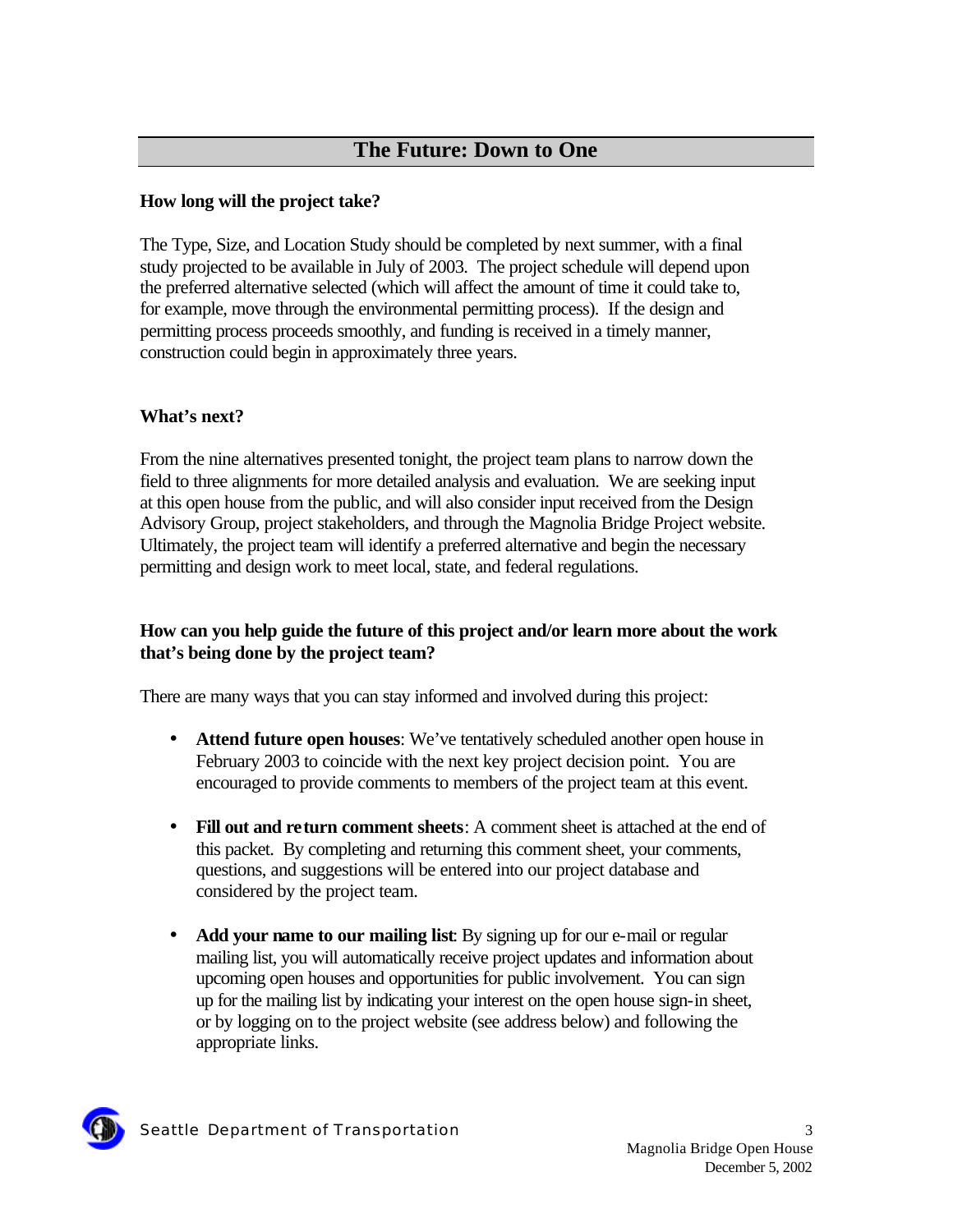- **Log on to the project website**: You can read about project progress and updates on the project website: www.seattle.gov/td/magreplace.asp. On the project website you can also learn about upcoming project events, sign up for the project mailing list, and submit a comment form electronically.
- **Contact the project manager**: Call or e-mail Seattle's project manager, Kirk T. Jones, at (206) 615-0862 or at kirkt.jones@seattle.gov.

## **Project Alignments**

The following pages contain depictions of nine alignment options and a list of pros and cons associated with each in terms of environmental impacts, transportation, urban design, and cost. Each alignment is described in more detail below. Please see the project website for the "Draft Preliminary Alternative Evaluation," which describes the criteria used to evaluate the alternatives and presents preliminary results. (Project website: www.seattle.gov/td/magreplace.asp.)

- **Alignment A:** Replace the existing bridge with a new structure immediately south of the existing bridge. Construct a diamond interchange in the bridge's mid-span to provide access to waterfront and the Port uplands property. Connections at the east and west ends of the bridge are similar to existing.
- **Alignment B:** Replace eastern end of bridge to cross railroad, and drop to ground level west of the railroad tracks, providing access to Port uplands property. Continue surface road along waterfront, past Smith Cove Park and the marina, connecting West Marina Drive to 32<sup>nd</sup> Street with a surface road or low bridge over the tidelands. Improve 32<sup>nd</sup> Street.
- **Alignment C:** Replace eastern end of bridge to cross railroad, and drop to ground level west of the railroad tracks, turning the surface road to the north through the Port property. Replace the west end of the bridge with fill and/or a new structure that wraps from north to south along the contours of the Magnolia hillside, connecting to West Galer Street. Add a new surface road with connection to 21<sup>st</sup> Avenue West.
- **Alignment D:** Construct a new bridge in the form of a long arc north of the existing bridge. Construct new ramps to connect with 15<sup>th</sup> Avenue West (at the existing connection point). Construct diamond interchange in the bridge mid-span to provide access to waterfront and the Port uplands property.
- **Alignment E:** Construct flyover ramp from 15<sup>th</sup> Avenue West northbound to Wheeler Street and continue straight west across the railroad tracks and Port uplands with an elevated structure. The west end will connect to the intersection of Thorndyke Avenue West and 23<sup>rd</sup> Avenue West. Construct half of a diamond interchange to provide connection with the Port uplands